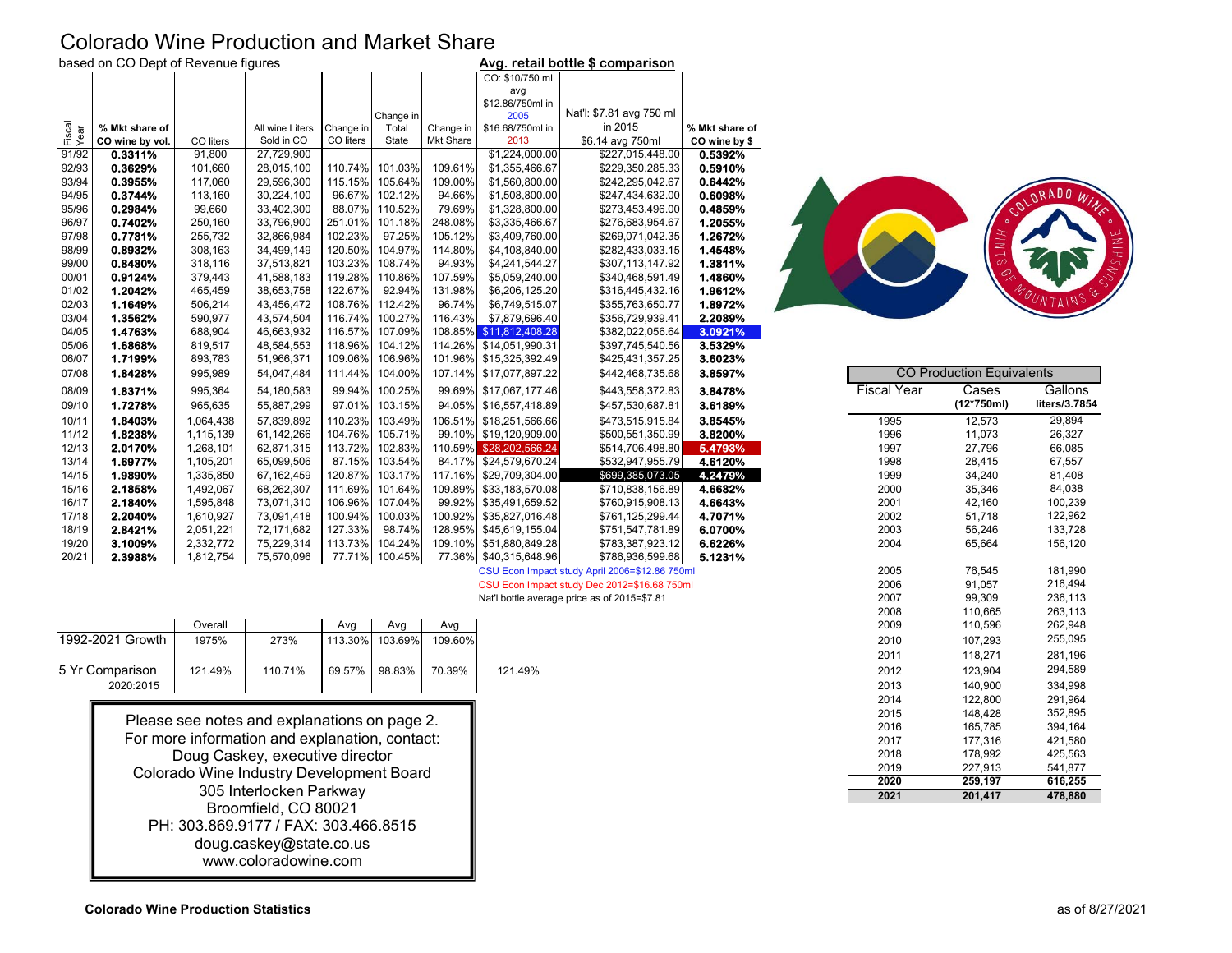### Colorado Winery Production by Region

|       | I. Front Range                      |             |           |          |                      | II. Grand Valley AVA |             |           |            |                        | III. Western Slope, non-Grand Valley |                        |             |           |            |
|-------|-------------------------------------|-------------|-----------|----------|----------------------|----------------------|-------------|-----------|------------|------------------------|--------------------------------------|------------------------|-------------|-----------|------------|
| FY    | $#$ of Ltrs                         | Tax \$ Pd.  | % of Ltrs | % of \$  | Avg \$/ltr # of Ltrs |                      | Tax \$ Pd.  | % of Ltrs | $%$ of $$$ | Avg $$/$ Itr # of Ltrs |                                      | Tax \$ Pd.             | $%$ of Ltrs | $%$ of \$ | Avg \$/ltr |
| 99/00 | 38,998.85                           | \$1,384.59  | 14.00%    |          | 14.01% \$0.0355      | 209,035.25           | \$6,920.00  | 75.03%    |            | 70.03% \$0.0331        | 30,586.50                            | \$1,576.37             | 10.98%      | 15.95%    | \$0.0515   |
| 00/01 | 55,838.60                           | \$2,514.95  | 14.72%    |          | 18.73% \$0.0450      | 288,156.53           | \$9,238.20  | 75.94%    |            | 68.79% \$0.0321        | 35,447.75                            | \$1,676.72             | 9.34%       | 12.49%    | \$0.0473   |
| 01/02 | 91,931.90                           | \$3,801.19  | 19.75%    |          | 23.36% \$0.0413      | 323,854.79           | \$10,056.28 | 69.58%    |            | 61.80% \$0.0311        | 49,672.70                            | \$2,413.85             | 10.67%      | 14.83%    | \$0.0486   |
| 02/03 | 117,853.18                          | \$5,094.56  | 23.28%    |          | 27.23% \$0.0432      | 339,306.70           | \$11,173.12 | 67.03%    |            | 59.71% \$0.0329        | 49,053.75                            | \$2,444.89             | 9.69%       | 13.07%    | \$0.0498   |
| 03/04 | 167,929.53                          | \$6,680.66  | 28.42%    |          | 31.18% \$0.0398      | 359,528.10           | \$11,582.51 | 60.84%    |            | 54.06% \$0.0322        | 63,519.60                            | \$3,163.69             | 10.75%      | 14.77%    | \$0.0498   |
| 04/05 | 190,936.50                          | \$7,246.85  | 27.72%    |          | 30.59% \$0.0380      | 411,495.96           | \$12,431.92 | 59.73%    |            | 52.48% \$0.0302        | 86,471.60                            | \$4,011.06             | 12.55%      | 16.93%    | \$0.0464   |
| 05/06 | 251,735.70                          | \$9,160.48  | 30.72%    |          | 32.93%   \$0.0364    | 445,849.65           | \$13.126.42 | 54.40%    |            | 47.19% \$0.0294        | 121,931.97                           | \$5,529.62             | 14.88%      | 19.88%    | \$0.0454   |
| 06/07 | 294,758.47                          | \$10.636.00 | 32.98%    |          | 35.97% \$0.0361      | 488.258.83           | \$13,805.44 | 54.63%    |            | 46.69% \$0.0283        | 110,765.31                           | \$5,123.93             | 12.39%      | 17.33%    | \$0.0463   |
| 07/08 | 313,680.78                          | \$11,540.78 | 31.49%    |          | 34.79% \$0.0368      | 529,316.29           | \$14,838.44 | 53.14%    |            | 44.73% \$0.0280        | 152,992.27                           | \$6,797.74             | 15.36%      | 20.49%    | \$0.0444   |
| 08/09 | 368,380.63                          | \$13.748.95 | 37.01%    |          | 40.59% \$0.0373      | 499,531.40           | \$14,127.36 | 50.19%    |            | 41.70% \$0.0283        | 127,452.13                           | \$5,998.96             | 12.80%      | 17.71%    | \$0.0471   |
| 09/10 | 351,638.04                          | \$13,157.64 | 36.42%    |          | 39.24% \$0.0374      | 452,251.28           | \$13,280.20 | 46.83%    |            | 39.60% \$0.0294        | 161,745.53                           | \$7,097.56             | 16.75%      | 21.16%    | \$0.0439   |
| 10/11 | 439,193.22                          | \$16,149.99 | 41.26%    |          | 44.16% \$0.0368      | 498.981.94           | \$14,467.62 | 46.88%    |            | 39.56% \$0.0290        | 126,263.02                           | \$5,952.84             | 11.86%      | 16.28%    | \$0.0471   |
| 11/12 | 463,931.44                          | \$17.291.76 | 41.60%    |          | 45.35% \$0.0373      | 513.560.39           | \$14,501.26 | 46.05%    |            | 38.03% \$0.0282        | 137,646.72                           | \$6,335.87             | 12.34%      | 16.62%    | \$0.0460   |
| 12/13 | 582,988.00                          | \$21,145.27 | 45.97%    |          | 49.08% \$0.0363      | 550,686.00           | \$15,998.99 | 43.43%    |            | 37.13% \$0.0291        | 134,427.00                           | \$5,941.48             | 10.60%      | 13.79%    | \$0.0442   |
| 13/14 | 537,931.00                          | \$21.591.67 | 48.67%    |          | 52.00% \$0.0401      | 466,387.00           | \$14,851.19 | 42.20%    |            | 35.77%   \$0.0318      | 100,883.00                           | \$5,079.07             | 9.13%       | 12.23%    | \$0.0503   |
| 14/15 | 667,715.00                          | \$22,996.45 | 49.98%    |          | 49.77% \$0.0344      | 525,390.00           | \$15,796.14 | 39.33%    |            | 34.19% \$0.0301        | 142,745.00                           | \$7,410.55             | 10.69%      | 16.04%    | \$0.0519   |
| 15/16 | 778,198.00                          | \$26,599.44 | 52.16%    |          | 53.03% \$0.0342      | 584.461.00           | \$16,445.23 | 39.17%    |            | 32.79% \$0.0281        | 129,408.00                           | \$7,114.88             | 8.67%       | 14.18%    | \$0.0550   |
| 16/17 | 797,867.00                          | \$26,510.53 | 50.00%    |          | 52.82%   \$0.0332    | 643,709.00           | \$16,603.63 | 40.34%    |            | 33.08% \$0.0258        | 154,272.00                           | \$7,080.58             | 9.67%       | 14.11%    | \$0.0459   |
| 17/18 | 844,991.00                          | \$26,605.77 | 52.45%    |          | 51.59% \$0.0315      | 569,203.00           | \$16,429.93 | 35.33%    |            | 31.86% \$0.0289        | 196,733.00                           | \$8,539.69             | 12.21%      | 16.56%    | \$0.0434]  |
| 18/19 | 1,067,160.00                        | \$33,262.60 | 52.03%    |          | 54.40% \$0.0312      | 807,173.00           | \$19,266.51 | 39.35%    |            | 31.51%   \$0.0239      | 176,888.00                           | \$8,617.50             | 8.62%       | 14.09%    | \$0.0487   |
| 19/20 | 1,562,432.00                        | \$39,098.72 | 66.98%    |          | 60.62% \$0.0250      | 603,464.00           | \$17,021.46 | 25.87%    |            | 26.39% \$0.0282        | 166,876.00                           | \$8,377.20             | 7.15%       | 12.99%    | \$0.0502   |
| 20/21 | 864.203.00                          | \$32.054.11 | 47.67%    |          | 51.23% \$0.0371      | 720,332.00           | \$19,095.12 | 39.74%    |            | 30.52% \$0.0265        |                                      | 228,219.00 \$11,418.97 | 12.59%      | 18.25%    | \$0.0500   |
|       | Regional 20-yr % Incr in Prod. Ltrs |             |           | 1547.68% |                      |                      |             |           | 249.98%    |                        |                                      |                        |             | 643.82%   |            |
|       |                                     |             |           |          |                      |                      |             |           |            |                        |                                      |                        |             |           |            |

Note: These figures are based on the revenues paid into the Colorado Wine Industry Development Fund during <sup>a</sup> fiscal year, July-June: \$0.01/liter wine development fee on all wine sold in the state, \$0.05-0.01/liter (sliding scale) on Colorado wine and \$10/ton of fruit used by Colorado wineries to make wine. These revenues are collected by the Colorado Dept. of Revenue.

The CO Dept. of Revenue will only make public the statewide volume of wine and <sup>a</sup> total dollar figure of these fees collected. Consequently, the retail bottle comparisons above are based on average bottle prices--an educated guess at sales figures, nothing more. No more concrete data is available.

Each winery reports the CO wine liters when it moves product out of bonded storage, as defined by the federal government. For some wineries, that indicates sales to consumer, retailer or wholesaler. For others that means moving wine from the production area into case storage. It is not, unfortunately, a completely accurate reflection of either sales or production. It is, however, a consistent figure for comparison of one year to the next and <sup>a</sup> good *indicator* of sales and production.

CO wine liters are broken down by region, defined around the federally designated Grand Valley American Viticultural Area along the Colorado River between Palisade and Grand Junction, for purposes of CO Revised Statute 35-29.5-103 (2)(b). The Colorado Wine Industry Development Fund and the Type I board that administers it are created and defined by Title 35, Section 29.5 of the CRS. These statutes can be found on the CWIDB page of http://www.coloradowine.com. Look under "Info: Industry."